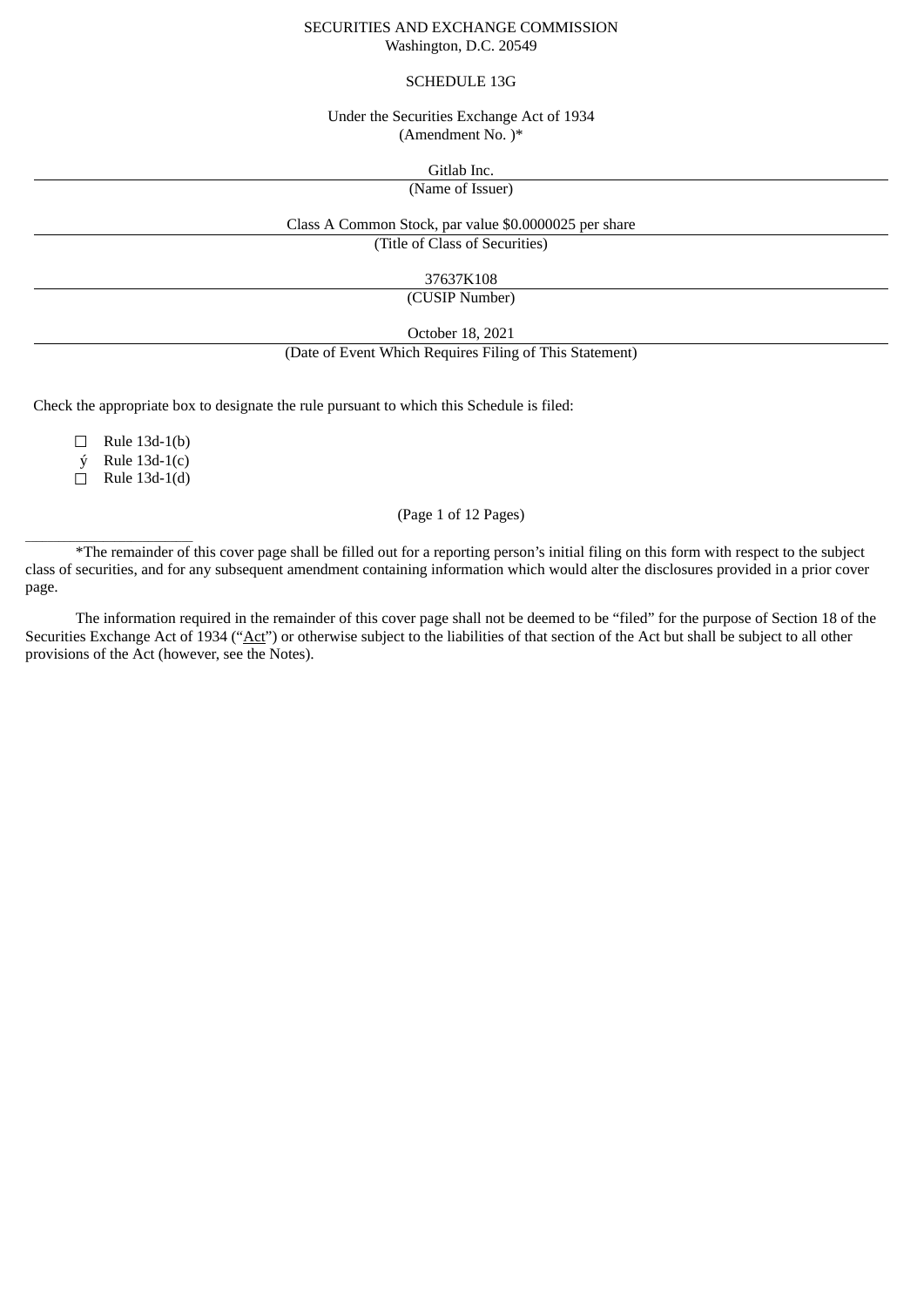| 1                                                                                                                              | <b>NAME OF REPORTING PERSON</b><br>Adage Capital Partners, L.P.                                                                                                   |                                                                                                                                    |  |
|--------------------------------------------------------------------------------------------------------------------------------|-------------------------------------------------------------------------------------------------------------------------------------------------------------------|------------------------------------------------------------------------------------------------------------------------------------|--|
| $\overline{2}$                                                                                                                 | CHECK THE APPROPRIATE BOX IF A MEMBER OF A GROUP<br>(a)<br>(b)                                                                                                    |                                                                                                                                    |  |
| 3                                                                                                                              | SEC USE ONLY                                                                                                                                                      |                                                                                                                                    |  |
| $\boldsymbol{4}$                                                                                                               | CITIZENSHIP OR PLACE OF ORGANIZATION<br>Delaware                                                                                                                  |                                                                                                                                    |  |
|                                                                                                                                | 5                                                                                                                                                                 | <b>SOLE VOTING POWER</b><br>$\Omega$                                                                                               |  |
| <b>NUMBER OF</b><br><b>SHARES</b><br><b>BENEFICIALLY</b><br><b>OWNED BY</b><br><b>EACH</b><br><b>REPORTING</b><br>PERSON WITH: | 6                                                                                                                                                                 | <b>SHARED VOTING POWER</b><br>536,785 shares of Class A Common Stock issuable upon conversion of shares of Class B Common<br>Stock |  |
|                                                                                                                                | 7                                                                                                                                                                 | SOLE DISPOSITIVE POWER<br>0                                                                                                        |  |
|                                                                                                                                | 8                                                                                                                                                                 | SHARED DISPOSITIVE POWER<br>536,785 shares of Class A Common Stock issuable upon conversion of shares of Class B Common<br>Stock   |  |
| 9                                                                                                                              | AGGREGATE AMOUNT BENEFICIALLY OWNED BY EACH REPORTING PERSON<br>536,785 shares of Class A Common Stock issuable upon conversion of shares of Class B Common Stock |                                                                                                                                    |  |
| 10                                                                                                                             | CHECK BOX IF THE AGGREGATE AMOUNT IN ROW (9) EXCLUDES CERTAIN SHARES                                                                                              |                                                                                                                                    |  |
| 11                                                                                                                             | PERCENT OF CLASS REPRESENTED BY AMOUNT IN ROW (9)<br>4.44%                                                                                                        |                                                                                                                                    |  |
| 12                                                                                                                             | <b>TYPE OF REPORTING PERSON</b><br>PN                                                                                                                             |                                                                                                                                    |  |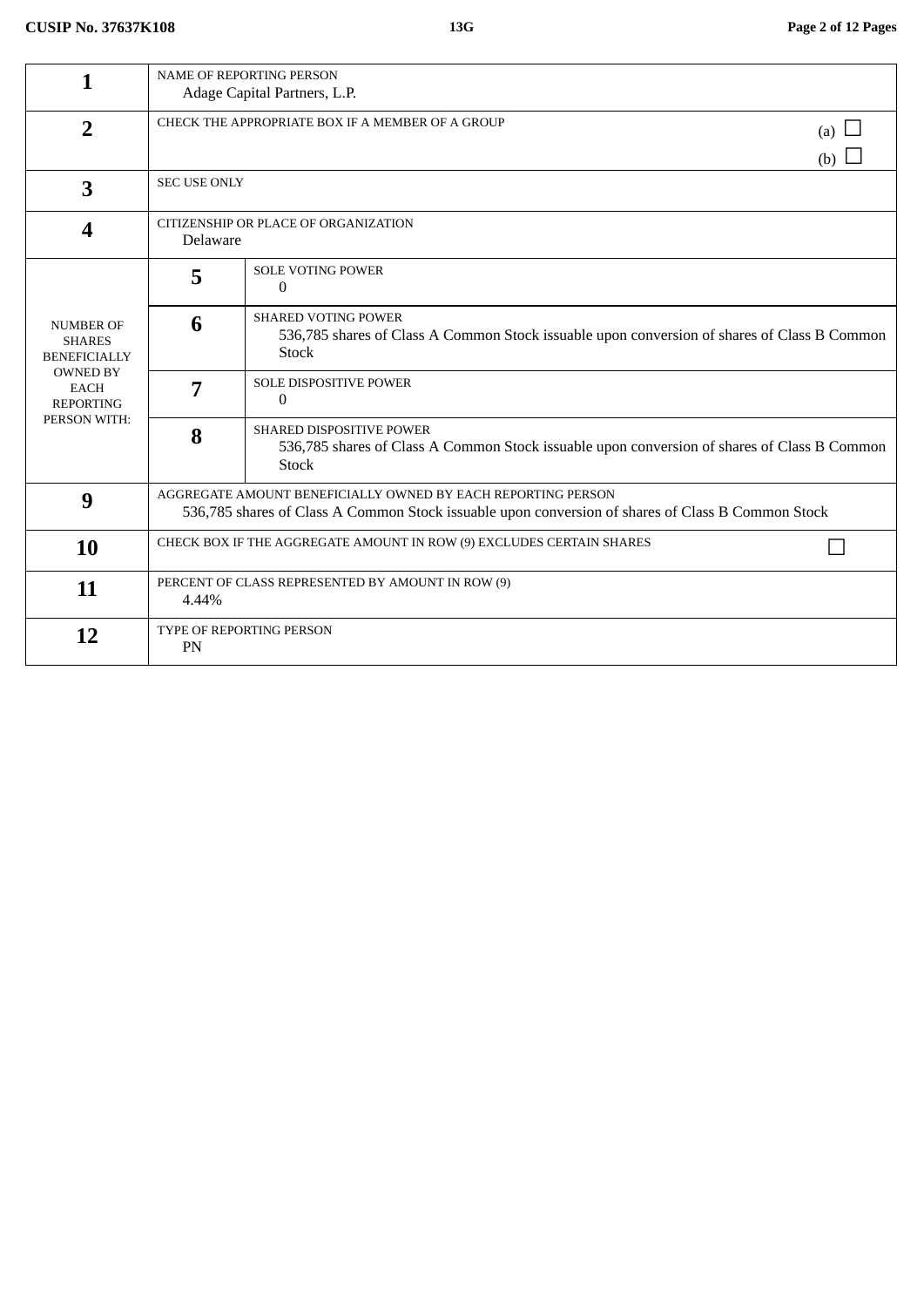|                                                                                                                                | <b>NAME OF REPORTING PERSON</b><br>Adage Capital Partners GP, L.L.C.                                                                                              |                                                                                                                                           |  |  |
|--------------------------------------------------------------------------------------------------------------------------------|-------------------------------------------------------------------------------------------------------------------------------------------------------------------|-------------------------------------------------------------------------------------------------------------------------------------------|--|--|
| $\overline{2}$                                                                                                                 |                                                                                                                                                                   | CHECK THE APPROPRIATE BOX IF A MEMBER OF A GROUP<br>(a) $\Box$<br>(b) $\Box$                                                              |  |  |
| 3                                                                                                                              |                                                                                                                                                                   | <b>SEC USE ONLY</b>                                                                                                                       |  |  |
| $\overline{\mathbf{4}}$                                                                                                        | CITIZENSHIP OR PLACE OF ORGANIZATION<br>Delaware                                                                                                                  |                                                                                                                                           |  |  |
| <b>NUMBER OF</b><br><b>SHARES</b><br><b>BENEFICIALLY</b><br><b>OWNED BY</b><br><b>EACH</b><br><b>REPORTING</b><br>PERSON WITH: | 5                                                                                                                                                                 | <b>SOLE VOTING POWER</b><br>0                                                                                                             |  |  |
|                                                                                                                                | 6                                                                                                                                                                 | <b>SHARED VOTING POWER</b><br>536,785 shares of Class A Common Stock issuable upon conversion of shares of Class B Common<br><b>Stock</b> |  |  |
|                                                                                                                                | 7                                                                                                                                                                 | SOLE DISPOSITIVE POWER<br>0                                                                                                               |  |  |
|                                                                                                                                | 8                                                                                                                                                                 | SHARED DISPOSITIVE POWER<br>536,785 shares of Class A Common Stock issuable upon conversion of shares of Class B Common<br><b>Stock</b>   |  |  |
| 9                                                                                                                              | AGGREGATE AMOUNT BENEFICIALLY OWNED BY EACH REPORTING PERSON<br>536,785 shares of Class A Common Stock issuable upon conversion of shares of Class B Common Stock |                                                                                                                                           |  |  |
| 10                                                                                                                             | CHECK BOX IF THE AGGREGATE AMOUNT IN ROW (9) EXCLUDES CERTAIN SHARES                                                                                              |                                                                                                                                           |  |  |
| 11                                                                                                                             | PERCENT OF CLASS REPRESENTED BY AMOUNT IN ROW (9)<br>4.44%                                                                                                        |                                                                                                                                           |  |  |
| 12                                                                                                                             | <b>TYPE OF REPORTING PERSON</b><br><sub>OO</sub>                                                                                                                  |                                                                                                                                           |  |  |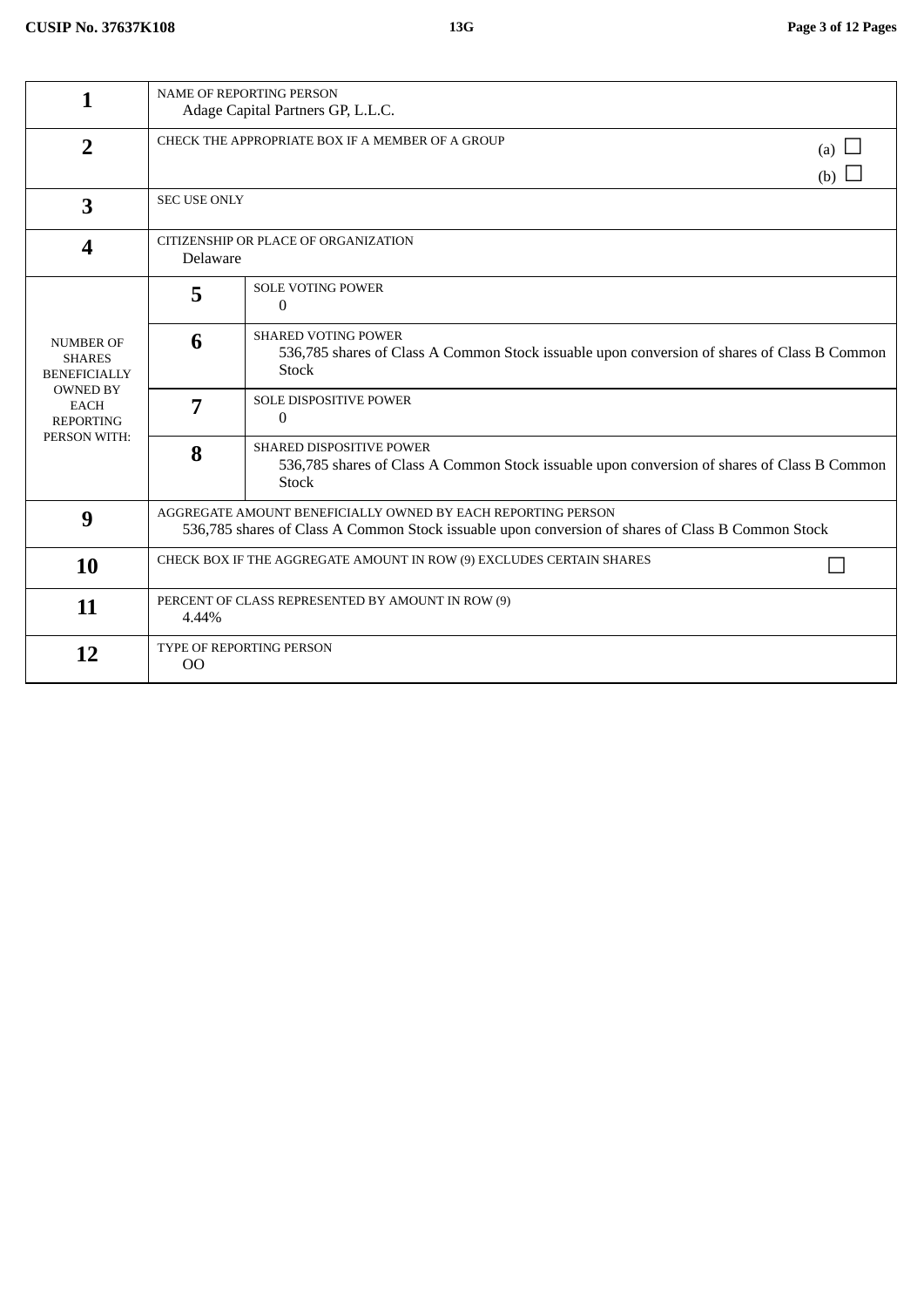|                                                                                                                                | <b>NAME OF REPORTING PERSON</b><br>Adage Capital Advisors, L.L.C.                                                                                                 |                                                                                                                                           |  |  |
|--------------------------------------------------------------------------------------------------------------------------------|-------------------------------------------------------------------------------------------------------------------------------------------------------------------|-------------------------------------------------------------------------------------------------------------------------------------------|--|--|
| $\overline{2}$                                                                                                                 | CHECK THE APPROPRIATE BOX IF A MEMBER OF A GROUP<br>(a) $\Box$<br>(b) $\Box$                                                                                      |                                                                                                                                           |  |  |
| 3                                                                                                                              |                                                                                                                                                                   | <b>SEC USE ONLY</b>                                                                                                                       |  |  |
| $\overline{\mathbf{4}}$                                                                                                        | CITIZENSHIP OR PLACE OF ORGANIZATION<br>Delaware                                                                                                                  |                                                                                                                                           |  |  |
|                                                                                                                                | 5                                                                                                                                                                 | <b>SOLE VOTING POWER</b><br>0                                                                                                             |  |  |
| <b>NUMBER OF</b><br><b>SHARES</b><br><b>BENEFICIALLY</b><br><b>OWNED BY</b><br><b>EACH</b><br><b>REPORTING</b><br>PERSON WITH: | 6                                                                                                                                                                 | <b>SHARED VOTING POWER</b><br>536,785 shares of Class A Common Stock issuable upon conversion of shares of Class B Common<br><b>Stock</b> |  |  |
|                                                                                                                                | 7                                                                                                                                                                 | <b>SOLE DISPOSITIVE POWER</b><br>0                                                                                                        |  |  |
|                                                                                                                                | 8                                                                                                                                                                 | SHARED DISPOSITIVE POWER<br>536,785 shares of Class A Common Stock issuable upon conversion of shares of Class B Common<br><b>Stock</b>   |  |  |
| 9                                                                                                                              | AGGREGATE AMOUNT BENEFICIALLY OWNED BY EACH REPORTING PERSON<br>536,785 shares of Class A Common Stock issuable upon conversion of shares of Class B Common Stock |                                                                                                                                           |  |  |
| 10                                                                                                                             | CHECK BOX IF THE AGGREGATE AMOUNT IN ROW (9) EXCLUDES CERTAIN SHARES                                                                                              |                                                                                                                                           |  |  |
| 11                                                                                                                             | PERCENT OF CLASS REPRESENTED BY AMOUNT IN ROW (9)<br>4.44%                                                                                                        |                                                                                                                                           |  |  |
| 12                                                                                                                             | <b>TYPE OF REPORTING PERSON</b><br><sub>OO</sub>                                                                                                                  |                                                                                                                                           |  |  |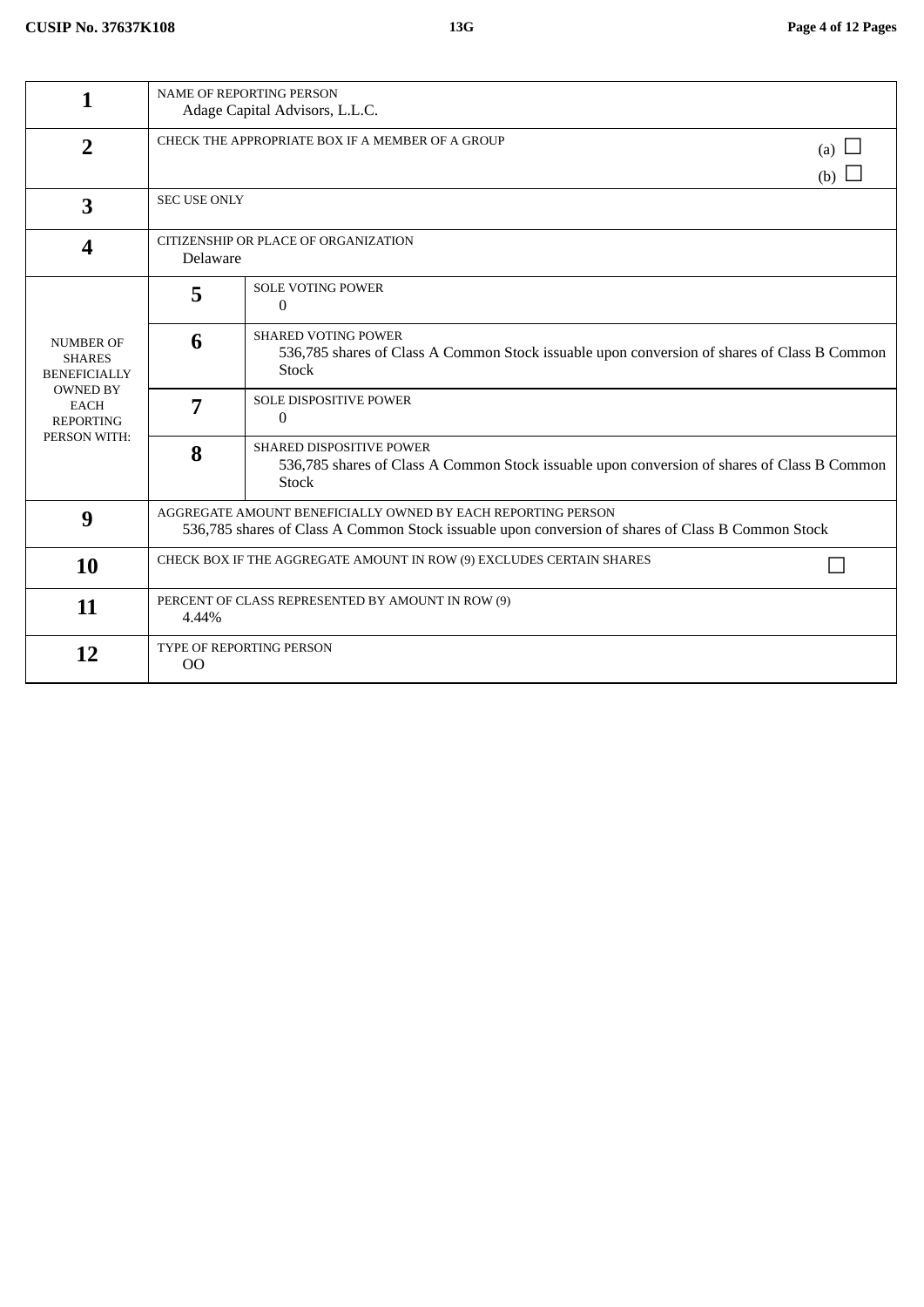|                                                                                                                                | <b>NAME OF REPORTING PERSON</b><br>Robert Atchinson                                                                                                                |                                                                                                                                           |  |
|--------------------------------------------------------------------------------------------------------------------------------|--------------------------------------------------------------------------------------------------------------------------------------------------------------------|-------------------------------------------------------------------------------------------------------------------------------------------|--|
| $\overline{2}$                                                                                                                 | CHECK THE APPROPRIATE BOX IF A MEMBER OF A GROUP<br>(a) $\Box$<br>(b) $\Box$                                                                                       |                                                                                                                                           |  |
| 3                                                                                                                              | <b>SEC USE ONLY</b>                                                                                                                                                |                                                                                                                                           |  |
| $\overline{\mathbf{4}}$                                                                                                        | CITIZENSHIP OR PLACE OF ORGANIZATION<br><b>United States</b>                                                                                                       |                                                                                                                                           |  |
| <b>NUMBER OF</b><br><b>SHARES</b><br><b>BENEFICIALLY</b><br><b>OWNED BY</b><br><b>EACH</b><br><b>REPORTING</b><br>PERSON WITH: | 5                                                                                                                                                                  | <b>SOLE VOTING POWER</b><br>$\mathbf{0}$                                                                                                  |  |
|                                                                                                                                | 6                                                                                                                                                                  | <b>SHARED VOTING POWER</b><br>536,785 shares of Class A Common Stock issuable upon conversion of shares of Class B Common<br><b>Stock</b> |  |
|                                                                                                                                | 7                                                                                                                                                                  | SOLE DISPOSITIVE POWER<br>$\Omega$                                                                                                        |  |
|                                                                                                                                | 8                                                                                                                                                                  | SHARED DISPOSITIVE POWER<br>536,785 shares of Class A Common Stock issuable upon conversion of shares of Class B Common<br><b>Stock</b>   |  |
| 9                                                                                                                              | AGGREGATE AMOUNT BENEFICIALLY OWNED BY EACH REPORTING PERSON<br>536,785 shares of Class A Common Stock issuable upon conversion of shares of Class B Common Stock) |                                                                                                                                           |  |
| 10                                                                                                                             | CHECK BOX IF THE AGGREGATE AMOUNT IN ROW (9) EXCLUDES CERTAIN SHARES                                                                                               |                                                                                                                                           |  |
| 11                                                                                                                             | PERCENT OF CLASS REPRESENTED BY AMOUNT IN ROW (9)<br>4.44%                                                                                                         |                                                                                                                                           |  |
| 12                                                                                                                             | <b>TYPE OF REPORTING PERSON</b><br>IN                                                                                                                              |                                                                                                                                           |  |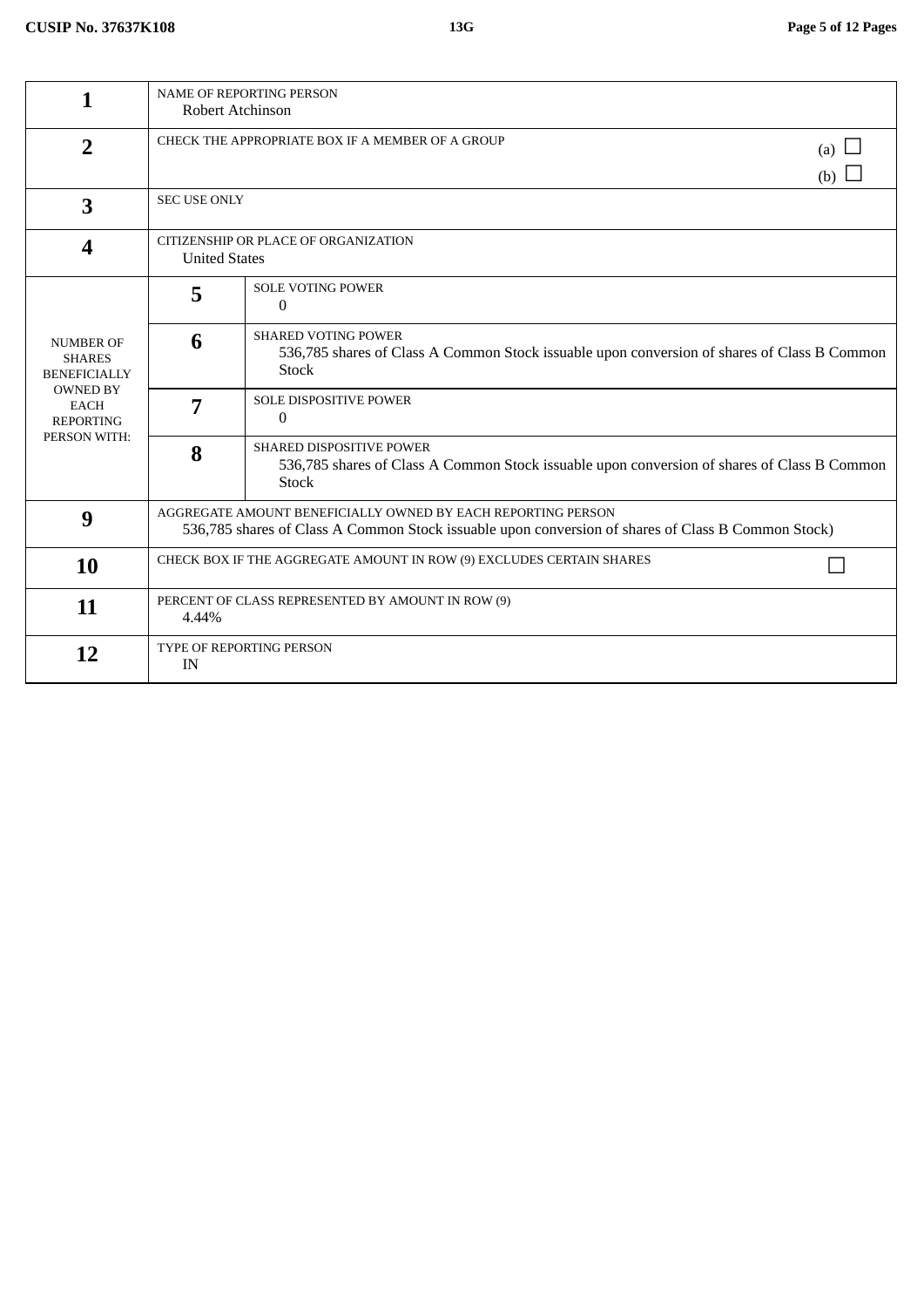| 1                                                                                                                              | <b>NAME OF REPORTING PERSON</b><br><b>Phillip Gross</b>                                                                                                           |                                                                                                                                                |  |
|--------------------------------------------------------------------------------------------------------------------------------|-------------------------------------------------------------------------------------------------------------------------------------------------------------------|------------------------------------------------------------------------------------------------------------------------------------------------|--|
| $\overline{2}$                                                                                                                 | CHECK THE APPROPRIATE BOX IF A MEMBER OF A GROUP<br>(a) $\Box$<br>(b)                                                                                             |                                                                                                                                                |  |
| $\overline{\mathbf{3}}$                                                                                                        | <b>SEC USE ONLY</b>                                                                                                                                               |                                                                                                                                                |  |
| $\overline{\mathbf{4}}$                                                                                                        | CITIZENSHIP OR PLACE OF ORGANIZATION<br><b>United States</b>                                                                                                      |                                                                                                                                                |  |
|                                                                                                                                | 5                                                                                                                                                                 | <b>SOLE VOTING POWER</b><br>$\Omega$                                                                                                           |  |
| <b>NUMBER OF</b><br><b>SHARES</b><br><b>BENEFICIALLY</b><br><b>OWNED BY</b><br><b>EACH</b><br><b>REPORTING</b><br>PERSON WITH: | 6                                                                                                                                                                 | <b>SHARED VOTING POWER</b><br>536,785 shares of Class A Common Stock issuable upon conversion of shares of Class B Common<br><b>Stock</b>      |  |
|                                                                                                                                | 7                                                                                                                                                                 | SOLE DISPOSITIVE POWER<br>$\Omega$                                                                                                             |  |
|                                                                                                                                | 8                                                                                                                                                                 | <b>SHARED DISPOSITIVE POWER</b><br>536,785 shares of Class A Common Stock issuable upon conversion of shares of Class B Common<br><b>Stock</b> |  |
| 9                                                                                                                              | AGGREGATE AMOUNT BENEFICIALLY OWNED BY EACH REPORTING PERSON<br>536,785 shares of Class A Common Stock issuable upon conversion of shares of Class B Common Stock |                                                                                                                                                |  |
| 10                                                                                                                             | CHECK BOX IF THE AGGREGATE AMOUNT IN ROW (9) EXCLUDES CERTAIN SHARES                                                                                              |                                                                                                                                                |  |
| 11                                                                                                                             | PERCENT OF CLASS REPRESENTED BY AMOUNT IN ROW (9)<br>4.44%                                                                                                        |                                                                                                                                                |  |
| 12                                                                                                                             | TYPE OF REPORTING PERSON<br>IN                                                                                                                                    |                                                                                                                                                |  |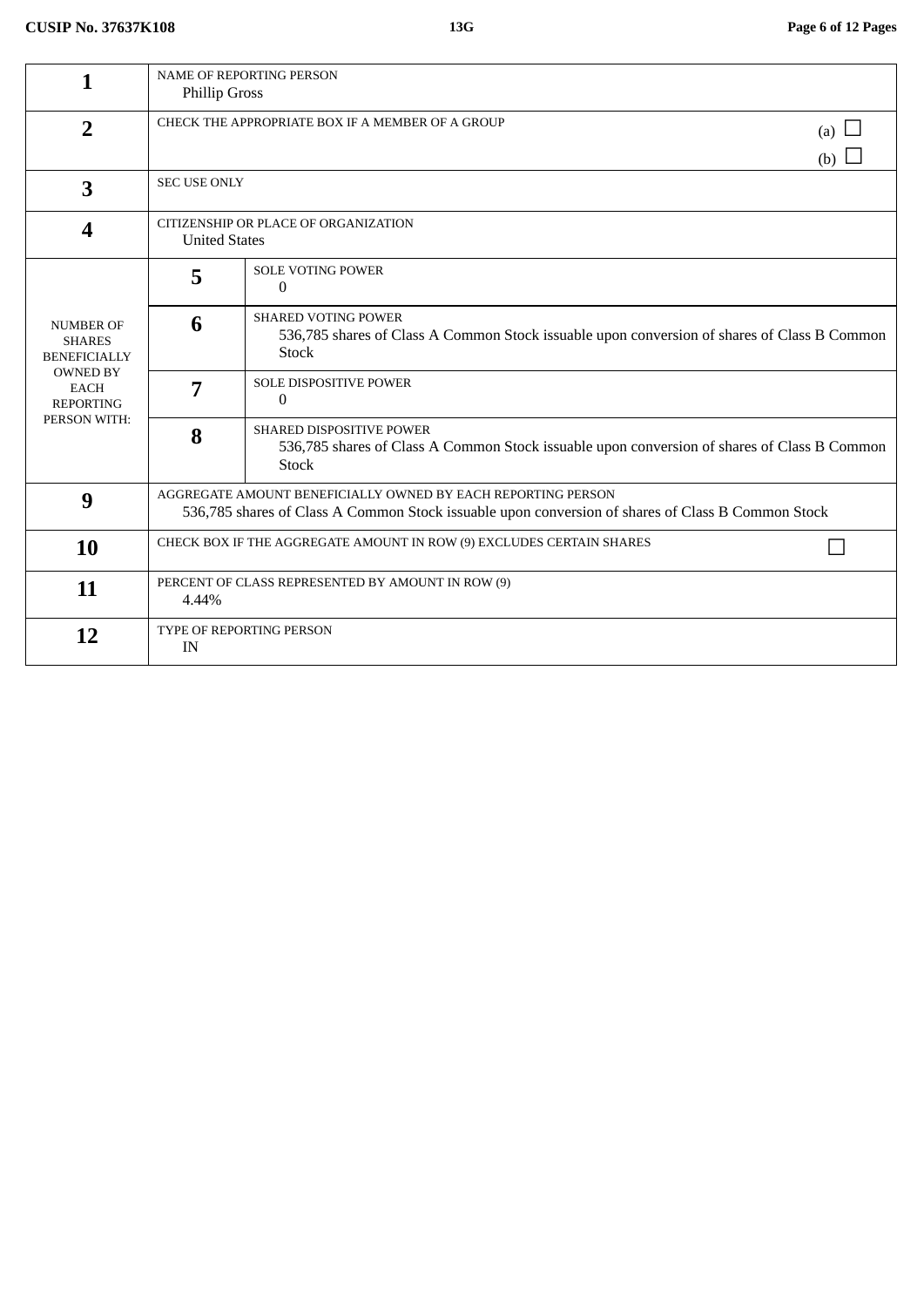| Item 1(a). | <b>NAME OF ISSUER</b>                                  |
|------------|--------------------------------------------------------|
|            | The name of the issuer is Gitlab Inc. (the "Company"). |

## **Item 1(b). ADDRESS OF ISSUER'S PRINCIPAL EXECUTIVE OFFICES**

The Company is a remote-only company. Accordingly, the Company does not maintain a headquarters.

# **Item 2(a). NAME OF PERSON FILING**

This statement is filed by:

- (i) Adage Capital Partners, L.P., a Delaware limited partnership ("ACP") with respect to the Class A Common Stock directly owned by it;
- (ii) Adage Capital Partners GP, L.L.C., a limited liability company organized under the laws of the State of Delaware ("ACPGP"), as general partner of ACP with respect to the Class A Common Stock directly owned by ACP;
- (iii) Adage Capital Advisors, L.L.C., a limited liability company organized under the laws of the State of Delaware ("ACA"), as managing member of ACPGP, general partner of ACP, with respect to the Class A Common Stock directly owned by ACP;
- (iv) Robert Atchinson ("Mr. Atchinson"), as managing member of ACA, managing member of ACPGP, general partner of ACP with respect to the Class A Common Stock directly owned by ACP; and
- (v) Phillip Gross ("Mr. Gross"), as managing member of ACA, managing member of ACPGP, general partner of ACP with respect to the Class A Common Stock directly owned by ACP.

The foregoing persons are hereinafter sometimes collectively referred to as the "Reporting Persons." Any disclosures herein with respect to persons other than the Reporting Persons are made on information and belief after making inquiry to the appropriate party.

The filing of this statement should not be construed in and of itself as an admission by any Reporting Person as to beneficial ownership of the securities reported herein.

**Item 2(b). ADDRESS OF PRINCIPAL BUSINESS OFFICE OR, IF NONE, RESIDENCE** The address of the business office of each of the Reporting Persons is 200 Clarendon Street, 52nd Floor, Boston, Massachusetts 02116.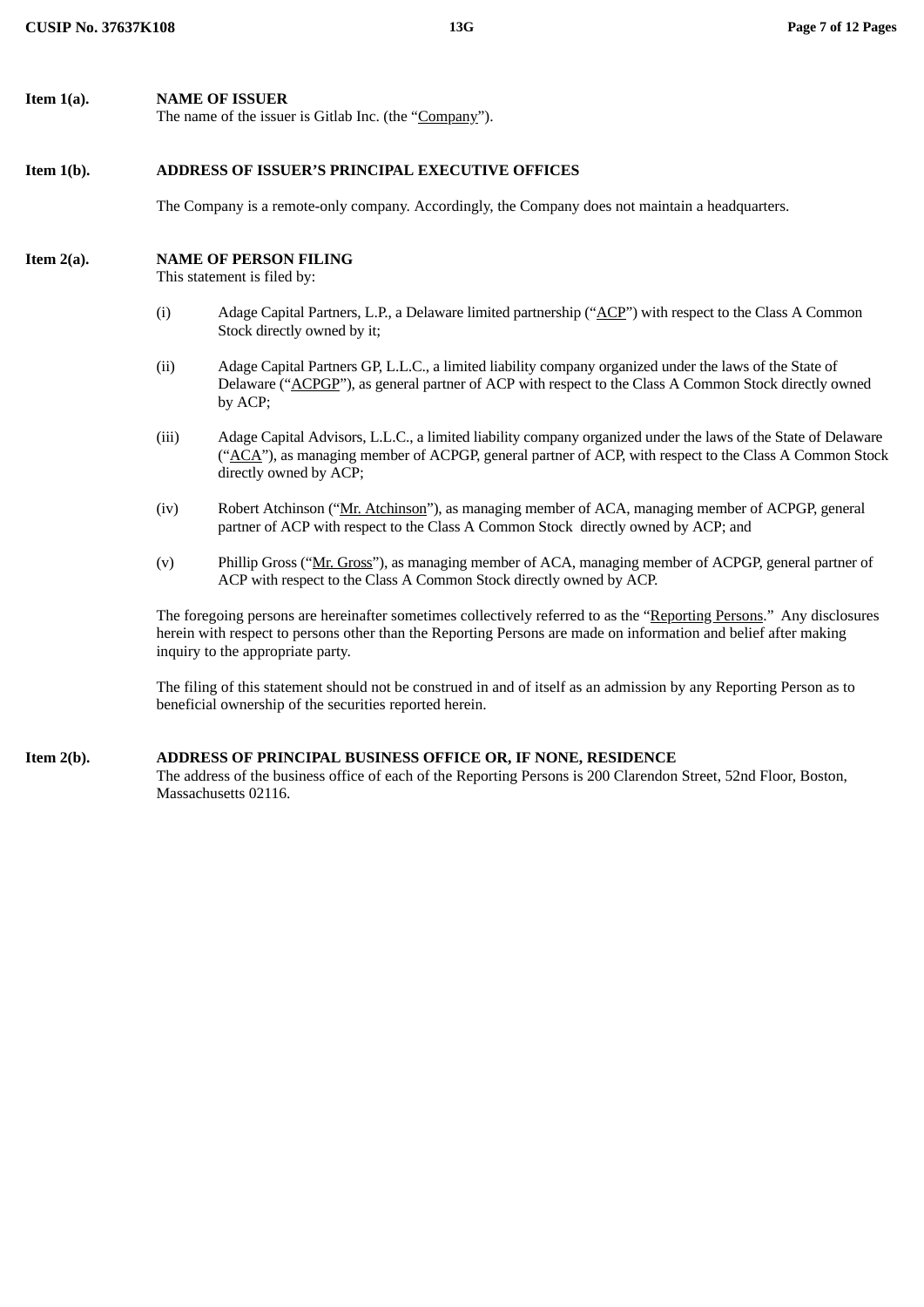| Item $2(c)$ . | <b>CITIZENSHIP</b><br>ACP is a limited partnership organized under the laws of the State of Delaware. ACPGP and ACA are limited liability<br>companies organized under the laws of the State of Delaware. Messrs. Gross and Atchinson are citizens of the United<br>States. |                |                                                                                                                                                                                 |
|---------------|-----------------------------------------------------------------------------------------------------------------------------------------------------------------------------------------------------------------------------------------------------------------------------|----------------|---------------------------------------------------------------------------------------------------------------------------------------------------------------------------------|
| Item $2(d)$ . | TITLE OF CLASS OF SECURITIES<br>Class A common stock, par value \$0.0000025 per share (the "Class A Common Stock").                                                                                                                                                         |                |                                                                                                                                                                                 |
| Item $2(e)$ . | <b>CUSIP NUMBER</b><br>37637K108                                                                                                                                                                                                                                            |                |                                                                                                                                                                                 |
| Item 3.       | (a)                                                                                                                                                                                                                                                                         | $\Box$         | IF THIS STATEMENT IS FILED PURSUANT TO Rules 13d-1(b), OR 13d-2(b) OR (c), CHECK WHETHER<br>THE PERSON FILING IS A:<br>Broker or dealer registered under Section 15 of the Act; |
|               | (b)                                                                                                                                                                                                                                                                         | $\Box$         | Bank as defined in Section 3(a)(6) of the Act;                                                                                                                                  |
|               | (c)                                                                                                                                                                                                                                                                         | $\Box$         | Insurance company as defined in Section 3(a)(19) of the Act;                                                                                                                    |
|               | (d)                                                                                                                                                                                                                                                                         | $\Box$         | Investment company registered under Section 8 of the Investment Company Act of 1940;                                                                                            |
|               | (e)                                                                                                                                                                                                                                                                         | $\Box$         | An investment adviser in accordance with Rule $13d-1(b)(1)(ii)(E)$ ;                                                                                                            |
|               | (f)                                                                                                                                                                                                                                                                         | $\Box$         | An employee benefit plan or endowment fund in accordance with Rule $13d-1(b)(1)(ii)(F)$ ;                                                                                       |
|               | (g)                                                                                                                                                                                                                                                                         | $\Box$         | A parent holding company or control person in accordance with Rule 13d-1(b)(1)(ii)(G);                                                                                          |
|               | (h)                                                                                                                                                                                                                                                                         | $\Box$         | A savings association as defined in Section 3(b) of the Federal Deposit Insurance Act;                                                                                          |
|               | (i)                                                                                                                                                                                                                                                                         | $\Box$         | A church plan that is excluded from the definition of an investment company under Section $3(c)(14)$<br>of the Investment Company Act;                                          |
|               | (i)                                                                                                                                                                                                                                                                         | $\mathbb{R}^n$ | A non-U.S. institution in accordance with Rule $13d-1(b)(1)(ii)(J)$ ;                                                                                                           |
|               | (k)                                                                                                                                                                                                                                                                         | $\Box$         | Group, in accordance with Rule $13d-1(b)(1)(ii)(K)$ .                                                                                                                           |

If filing as a non-U.S. institution in accordance with Rule 13d-1(b)(1)(ii)(J), please specify the type of institution: Not applicable.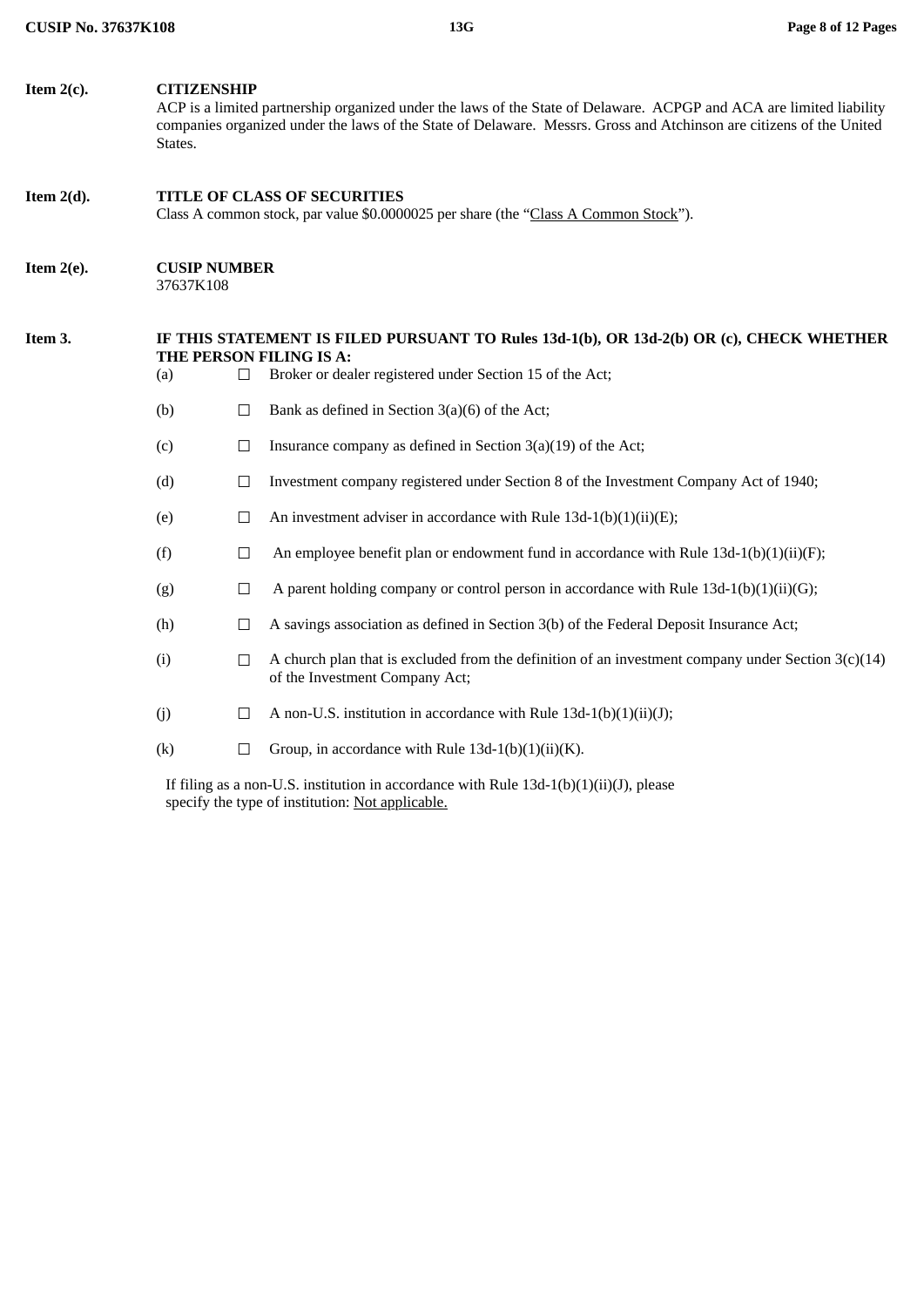# **Item 4. OWNERSHIP**

- 
- A. Adage Capital Partners, L.P., Adage Capital Partners GP, L.L.C. and Adage Capital Advisors, L.L.C.
	- (a) Amount beneficially owned: 536,785 shares of Class A Common Stock issuable upon conversion of shares of Class B Common Stock
	- (b) Percent of class: 4.44%. The percentage set forth in this Schedule 13G is calculated based upon the 11,550,784 shares of Class A Common Stock reported to be outstanding in the Company's Prospectus filed pursuant to Rule 424(b)(4) with the Securities and Exchange Commission on October 14, 2021, after giving effect to the completion of the offering, all as described therein.
	- (c) (i) Sole power to vote or direct the vote: 0
		- (ii) Shared power to vote or direct the vote: 536,785 shares of Class A Common Stock issuable upon conversion of shares of Class B Common Stock
			- (iii) Sole power to dispose or direct the disposition: 0
			- (iv) Shared power to dispose or direct the disposition of: 536,785 shares of Class A Common Stock issuable upon conversion of shares of Class B Common Stock

ACP has the power to dispose of and the power to vote the Class A Common Stock beneficially owned by it, which power may be exercised by its general partner, ACPGP. ACA, as managing member of ACPGP, directs ACPGP's operations. Neither ACPGP nor ACA directly own any Class A Common Stock. By reason of the provisions of Rule 13d-3 of the Securities Exchange Act of 1934 (the "Act"), ACPGP and ACA may be deemed to beneficially own the shares owned by ACP.

- B. Robert Atchinson and Phillip Gross
	- (a) Amount beneficially owned: 536,785 shares of Class A Common Stock issuable upon conversion of shares of Class B Common Stock
	- (b) Percent of class: 4.44%
	- (c) (i) Sole power to vote or direct the vote: 0
		- (ii) Shared power to vote or direct the vote: 536,785 shares of Class A Common Stock issuable upon conversion of shares of Class B Common Stock
		- (iii) Sole power to dispose or direct the disposition: 0
		- (iv) Shared power to dispose or direct the disposition: 536,785 shares of Class A Common Stock issuable upon conversion of shares of Class B Common Stock

Messrs. Atchinson and Gross, as managing members of ACA, have shared power to vote the Class A Common Stock beneficially owned by ACP. Neither Mr. Atchinson nor Mr. Gross directly own any Class A Common Stock. By reason of the provisions of Rule 13d-3 of the Act, each may be deemed to beneficially own the shares beneficially owned by ACP.

On the date of the event which requires the filing of this Schedule 13G, each of the Reporting Persons may have been deemed to be the beneficial owner of more than five percent of the shares of Class A Common Stock.

# **Item 5. OWNERSHIP OF FIVE PERCENT OR LESS OF A CLASS**

If this statement is being filed to report the fact that as of the date hereof the Reporting Persons have ceased to be the beneficial owner of more than five percent of the class of securities, check the following: ý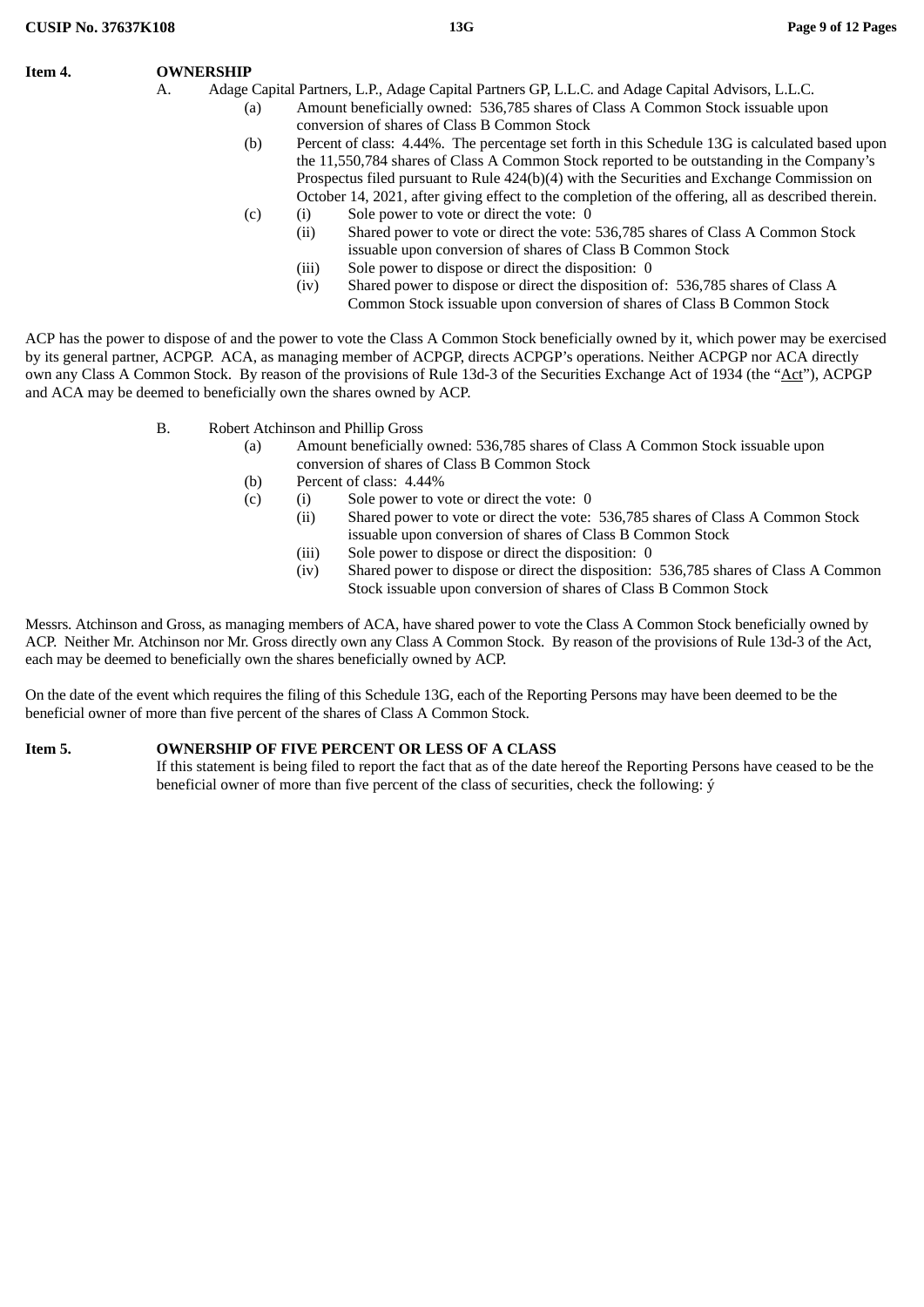| Item 6.  | <b>OWNERSHIP OF MORE THAN FIVE PERCENT ON BEHALF OF ANOTHER PERSON</b><br>Not applicable.                                                                                                                                                                                                                                                                                                                                        |
|----------|----------------------------------------------------------------------------------------------------------------------------------------------------------------------------------------------------------------------------------------------------------------------------------------------------------------------------------------------------------------------------------------------------------------------------------|
| Item 7.  | <b>IDENTIFICATION AND CLASSIFICATION OF THE SUBSIDIARY WHICH ACQUIRED THE SECURITY</b><br>BEING REPORTED ON BY THE PARENT HOLDING COMPANY OR CONTROL PERSON<br>Not applicable.                                                                                                                                                                                                                                                   |
| Item 8.  | <b>IDENTIFICATION AND CLASSIFICATION OF MEMBERS OF THE GROUP</b><br>Not applicable.                                                                                                                                                                                                                                                                                                                                              |
| Item 9.  | <b>NOTICE OF DISSOLUTION OF GROUP</b><br>Not applicable.                                                                                                                                                                                                                                                                                                                                                                         |
| Item 10. | <b>CERTIFICATION</b><br>Each of the Reporting Persons hereby makes the following certification:                                                                                                                                                                                                                                                                                                                                  |
|          | By signing below each Reporting Person certifies that, to the best of his or its knowledge and belief, the securities<br>referred to above were not acquired and are not held for the purpose of or with the effect of changing or influencing<br>the control of the issuer of the securities and were not acquired and are not held in connection with or as a participant<br>in any transaction having that purpose or effect. |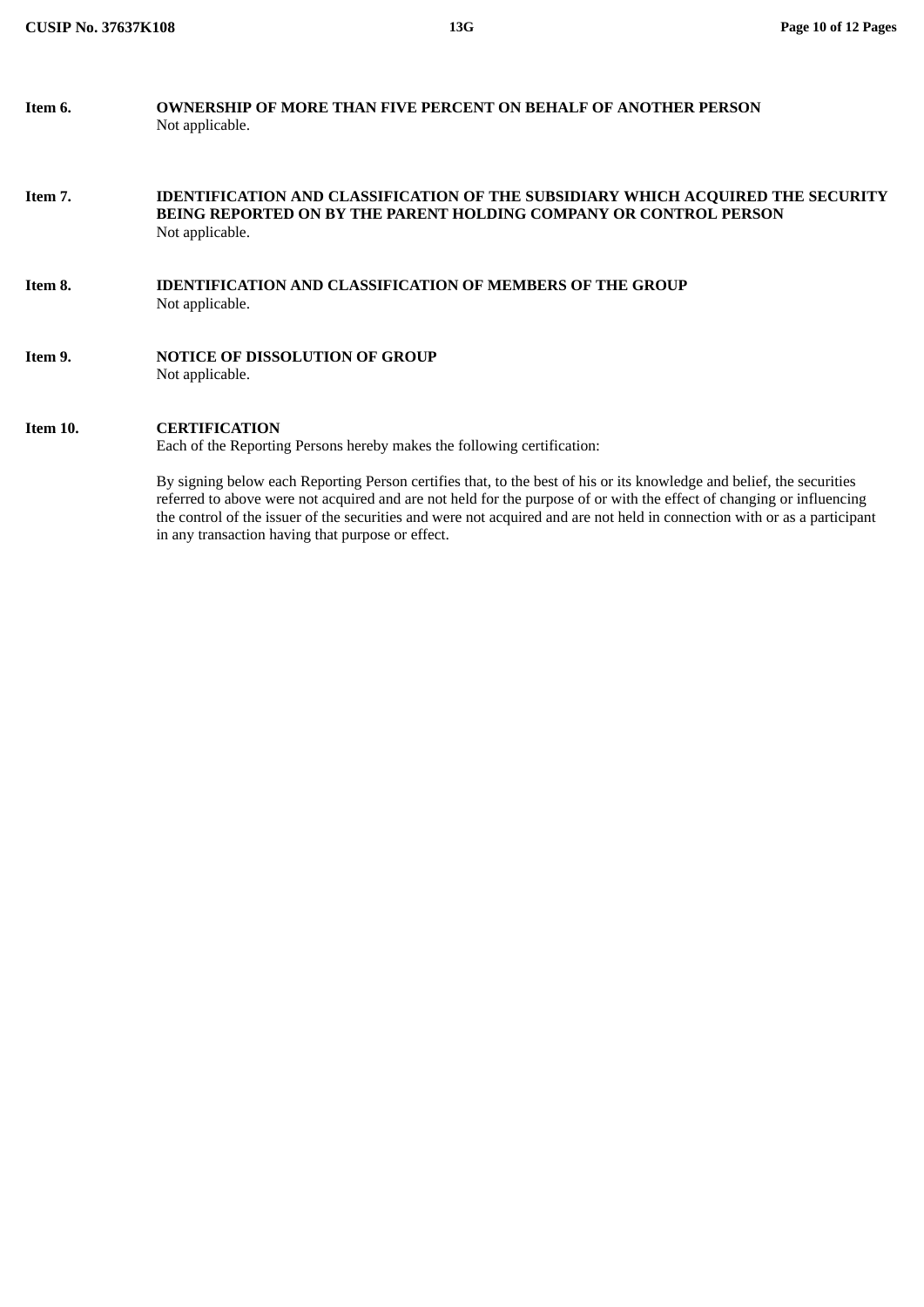## **SIGNATURES**

After reasonable inquiry and to the best of his or its knowledge and belief, each of the undersigned certifies that the information set forth in this statement is true, complete and correct.

DATE: October 28, 2021

ADAGE CAPITAL PARTNERS, L.P. By: Adage Capital Partners GP, L.L.C., its general partner

By: Adage Capital Advisors, L.L.C., its managing member

/s/ Robert Atchinson Name: Robert Atchinson Title: Managing Member

ADAGE CAPITAL PARTNERS GP, L.L.C. By: Adage Capital Advisors, L.L.C., its managing member

/s/ Robert Atchinson Name: Robert Atchinson Title: Managing Member

ADAGE CAPITAL ADVISORS, L.L.C.

/s/ Robert Atchinson Name: Robert Atchinson Title: Managing Member

ROBERT ATCHINSON

/s/ Robert Atchinson ROBERT ATCHINSON, individually

PHILLIP GROSS

/s/ Phillip Gross PHILLIP GROSS, individually